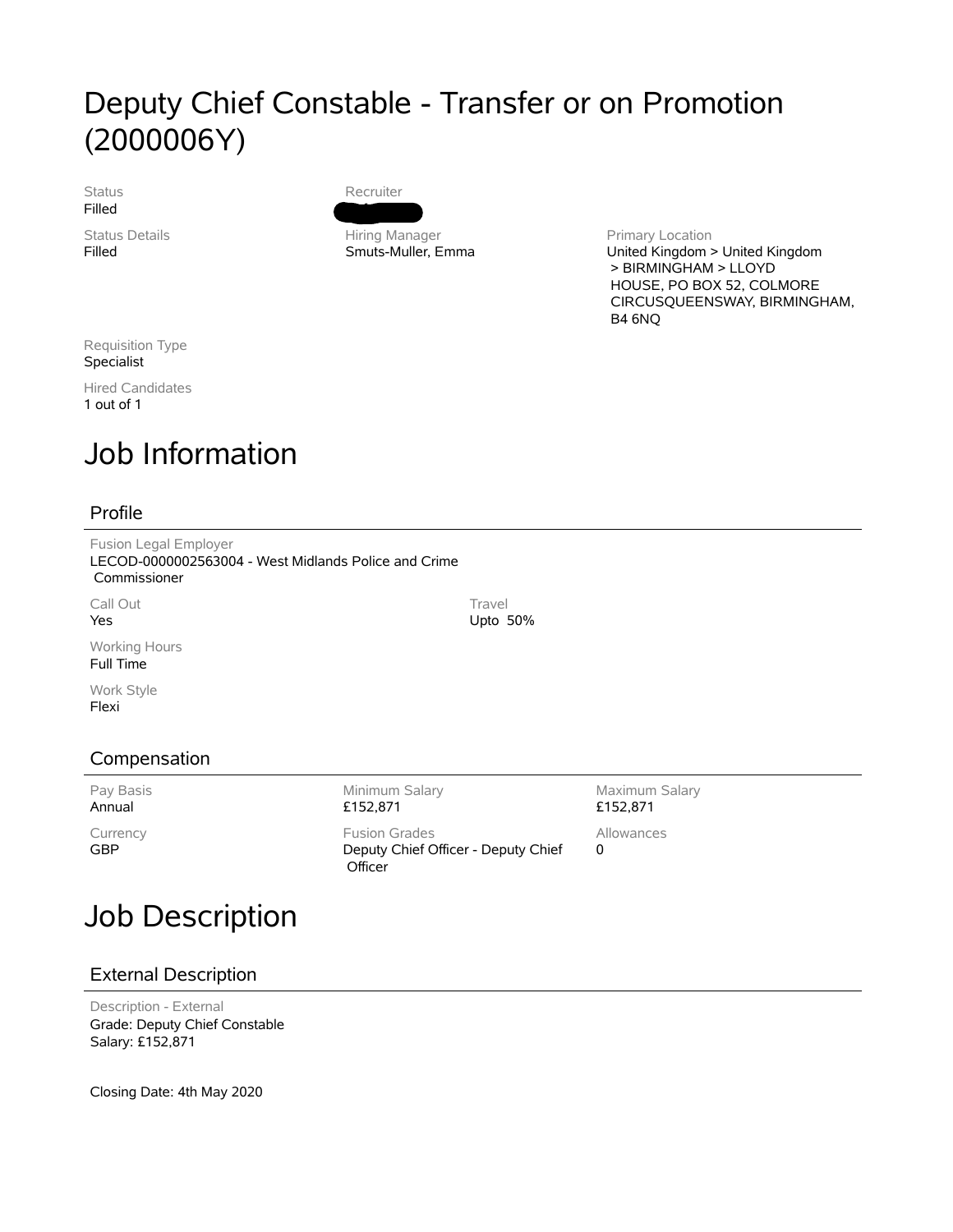Deputy Chief Constable – (Transfer or on Promotion)

In the last five years West Midlands Police has significantly transformed its services and technology to respond to the challenges of austerity and changes in crime. We have recently launched our new five year strategy that will drive forward our new doctrine of precision policing, a culture of continuous improvement and investment in our people.

Preparation is also well underway for our role in Coventry City of Culture in 2021 and the Commonwealth Games in Birmingham in 2022. Becoming ready for these events is now a key milestone for us as we shift our focus to the future.

In the West Midlands, we police the youngest population in the country and the most diverse outside of the capital. We are proud of our achievements, but we are now looking to make the most of investments made, whilst continuously seeking new ways to improve the service we deliver to prevent crime, protect the public and help those in need.

As Deputy Chief Constable you will lead a number of key portfolios, including strategy and performance, standards and change. You will be a proven and experienced police leader who can demonstrate leadership in a challenging and complex urban policing environment. You will have an outstanding track record that demonstrates significant performance improvement and a leadership style that empowers people and values diversity and inclusion.

You will be able to develop effective strategies and lead the changes needed to keep West Midlands Police at the forefront of policing.

To find out more about this exciting DCC opportunity, contact Emma Smuts-Muller, Chief of Staff

For more information about the role and to apply, please visit our web page where you can download a copy of our appointment brief.

For information about West Midlands Police, please visit our website at www.west-midlands.police.uk

For more information on the office of the Police and Crime Commissioner Click Here

Qualifications - External

Some tips to completing the form.

When completing the form you only need to complete the below pages:

- Diversity Survey - Please complete this page to allow us to ensure that the assessment centres are representative and inclusive of all colleagues

<sup>-</sup> Personal Details - Please complete this page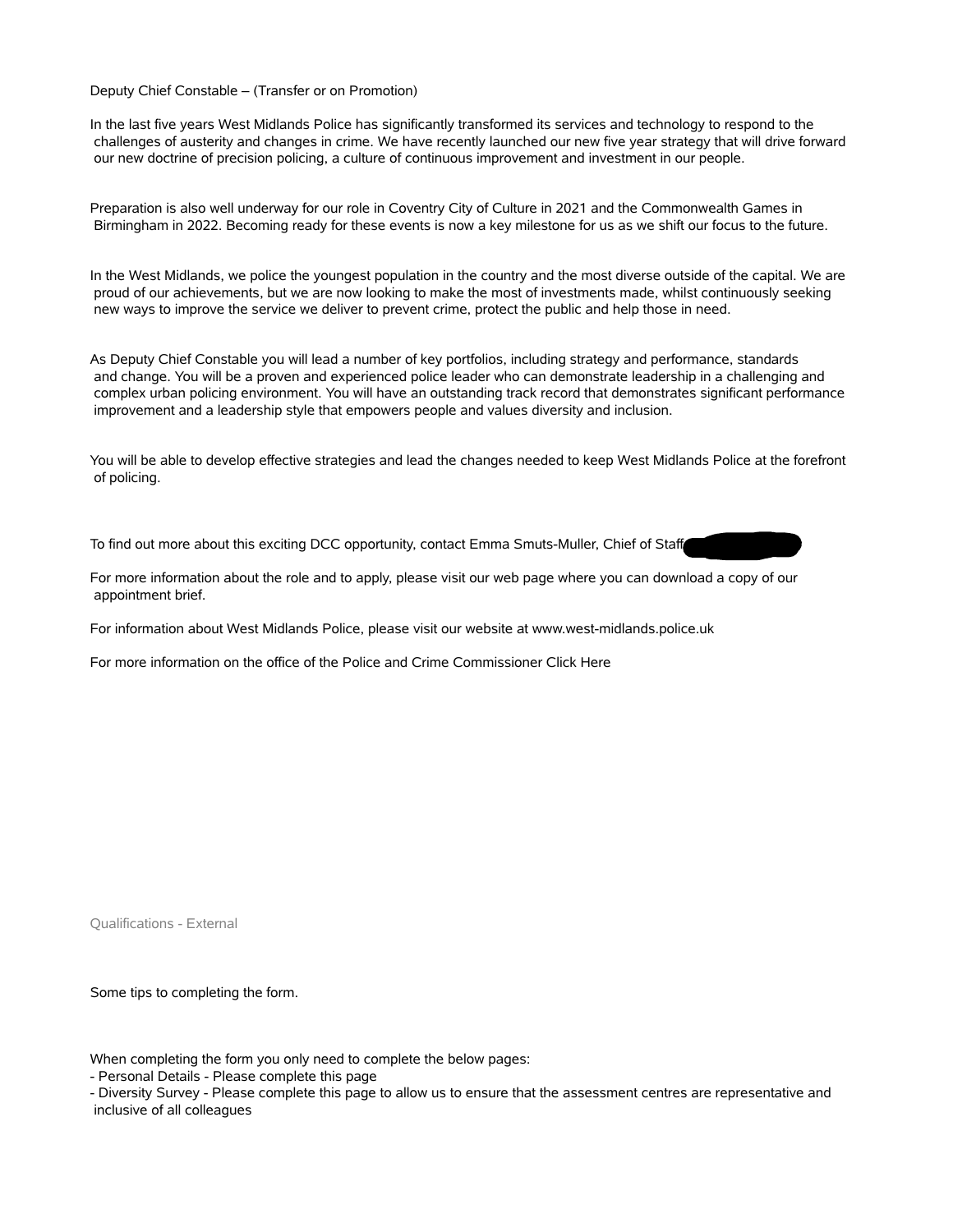- Additional Personal Information - Please complete the Equality questions (these support anyone who require reasonable adjustments to complete the assessment centre

- Education – Instead of entering your school, just enter your current Force as the School / College. Enter any training courses you feel are relevant (i.e. Investigators Course, Driving Grade)

- Employment History – leave this blank and click ' save and continue'

- Certifications and Licences – leave this blank and click 'save and continue'

- eSignature - type your name in the signature box

- Review your details

- Submit

We cannot remove the above elements of the form as this forms part of the wider recruitment system but to allow you to complete the form with little fuss and effort we have removed the mandatory fields to allow you to bypass the above screens.

West Midlands Police is a Disability Confident Leader - the highest level an organisation can achieve under the scheme run by the Department of Work and Pensions. As part of our commitment we operate a Guaranteed Interview Scheme all candidates who declare a disability and meet the essential criteria for the role will be guaranteed an interview.

"Diversity and Inclusion Vision: Maximise the potential of people from all backgrounds through a culture of fairness and inclusion to deliver the best service for our communities"

#### Internal Description

Description - Internal Grade: Deputy Chief Constable Salary: £152,871

Closing Date: 4th May 2020

Deputy Chief Constable – (Transfer or on Promotion)

In the last five years West Midlands Police has significantly transformed its services and technology to respond to the challenges of austerity and changes in crime. We have recently launched our new five year strategy that will drive forward our new doctrine of precision policing, a culture of continuous improvement and investment in our people.

Preparation is also well underway for our role in Coventry City of Culture in 2021 and the Commonwealth Games in Birmingham in 2022. Becoming ready for these events is now a key milestone for us as we shift our focus to the future.

In the West Midlands, we police the youngest population in the country and the most diverse outside of the capital. We are proud of our achievements, but we are now looking to make the most of investments made, whilst continuously seeking new ways to improve the service we deliver to prevent crime, protect the public and help those in need.

As Deputy Chief Constable you will lead a number of key portfolios, including strategy and performance, standards and change. You will be a proven and experienced police leader who can demonstrate leadership in a challenging and complex urban policing environment. You will have an outstanding track record that demonstrates significant performance improvement and a leadership style that empowers people and values diversity and inclusion.

You will be able to develop effective strategies and lead the changes needed to keep West Midlands Police at the forefront of policing.